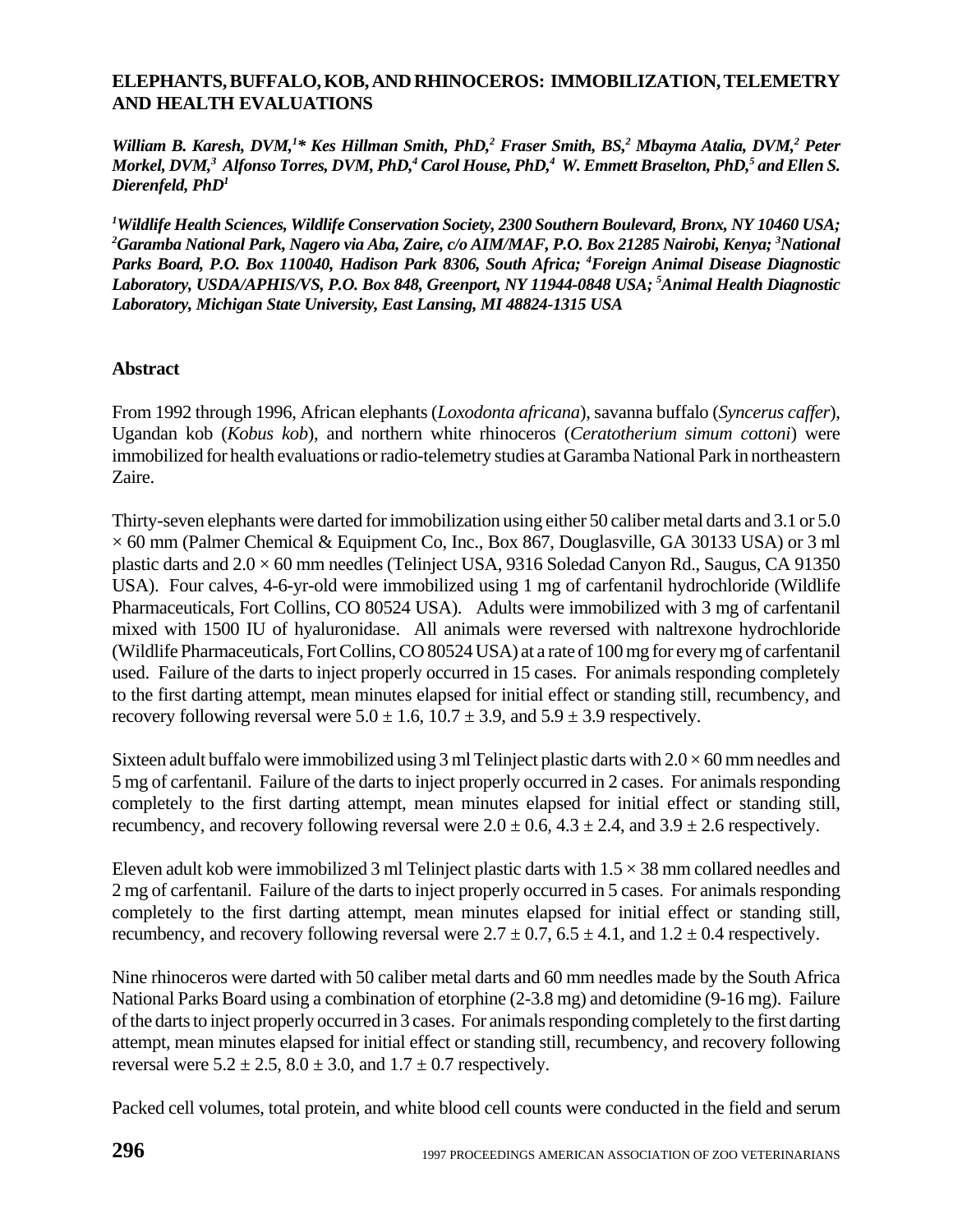was frozen in liquid nitrogen. Serum chemistries and enzymes were processed on an automated analyzer. Plasma samples were analyzed for vitamin E ( $\alpha$ -tocopherol) and vitamin A (retinol) using high-performance liquid chromatography. Plasma samples were analyzed for aluminum, boron, barium, copper, cobalt, iron, magnesium, manganese, molybdenum, and zinc by inductively coupled argon plasma emission spectroscopy. Plasma was also analyzed for polychlorinated biphenyls and the following chlorinated pesticides: aldrin; alpha - BHC; beta - BHC; O, P' - DDD; P, P' - DDD; P, P' - DDE; O, P' - DDT; P, P' - DDT; Dieldrin; endrin; heptachlor; heptachlor epoxide; and Lindane (Gamma - BHC). Serological tests are listed in Table 1.

Four elephants were fitted with standard VHF radio transmitters (Advanced Telemetry Systems, Inc., 470 1st Ave. North, Box 398, Isanti, MN 55040 USA) mounted on collars made of 75-mm-wide machine belting. One elephant was fitted with a transmitter utilizing the ARGOS satellite system (Telonics, 932 East Impala Dr., Mesa, AZ, 85204 USA). Four rhinoceros were fitted with VHF radio collars (Telonics) and five had VHF radio transmitters (Advanced Telemetry Systems) implanted in their horns. This was accomplished by drilling a 35-mm-diameter hole transversely near the base of the horn and a 5-mm hole from the horn tip down to meet the transverse hole. The transmitter was inserted in the larger hole with the antenna being fed up through the lengthwise hole. Dental acrylic was used to fill and seal the cavities.

No ectoparasites were found on the elephants or kob. No evidence of gastrointestinal parasites was found in fecal samples from the elephants. Samples from kob showed coccidia, strongyles, or trematodes. All buffalo were heavily invested with ticks (*Amblyomma cohaerens* and *Rhipicephalus longus*). Fecal samples from buffalo showed coccidia, strongyles, and/or trematodes. Rhinoceros were found to have light infestations of ticks (*Amblyomma cohaerens, Dermacentor rhinocerinus,* and *Rhipicephalus senegalensis*), about 20-100 ticks/animal. Fecal samples from the rhinoceros revealed strongyles, strongyloides-like larvae, coccidia, and in one individual sample, ascarid ova.

Hematologic, biochemical, vitamin and mineral tests results for buffalo and kob, and for elephant and rhinoceros in Tables 2 and 3 respectively. Levels for Al  $\ll$  1.66 ppm), B  $\ll$  1.66 ppm), Co  $\ll$  0.167 ppm), Mn (<0.083 ppm), and Mo (<0.33 ppm) were below accurate detectable limits. All chlorinated pesticide and polychlorinated biphenyl analyses were below detectable limits (0.001-0.007 ppm and 0.05 ppm respectively). Infectious disease serology results are provided in Table 1.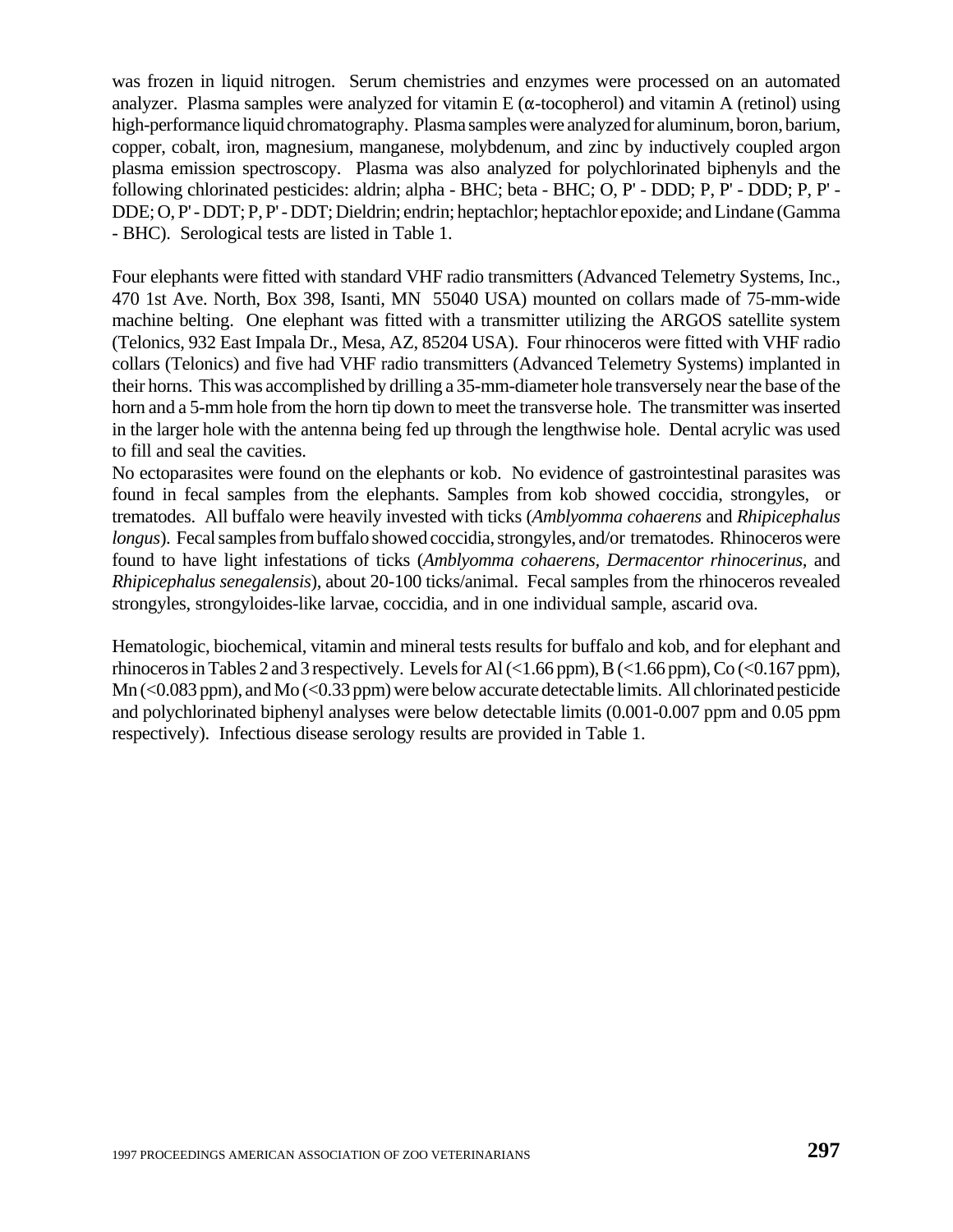| Agent                               | <b>Buffalo</b> | Kob   | Elephant | Rhinoceros |
|-------------------------------------|----------------|-------|----------|------------|
| African horse sickness              |                |       | 15/16    | 0/5        |
| Anaplasmosis                        | 0/16           | 0/8   |          | 0/5        |
| Bluetongue                          | 4/7            |       | 9/16     | 0/5        |
| Bovine viral diarrhea               | 7/16           | 0/8   |          |            |
| <b>Brucellosis</b>                  | 4/16           | 2/8   | 4/16     | 0/5        |
| Epizootic hemorrhagic disease virus | 10/10          | 8/8   |          |            |
| Equine adenovirus                   |                |       |          | 0/5        |
| Equine herpes virus $(-1,-2,-3)$    |                |       |          | 0/5        |
| Equine influenza                    |                |       |          | 0/5        |
| Equine rhinovirus $(-1,-2)$         |                |       |          | 0/5        |
| Foot-and-mouth disease              | 14/16          | 1/8   | 0/16     | 0/5        |
| Infectious bovine rhinotracheitis   | 16/16          | 8/8   |          |            |
| Johne's disease                     | 0/7            |       | 0/16     | 0/5        |
| Leptospira interrogans              | 7/16           | 3/8   | 16/16    | 5/5        |
| Parainfluenza 3                     | 16/16          | 2/8   | 0/16     | 0/5        |
| <b>Rift Valley fever</b>            |                |       | 0/16     |            |
| Rinderpest                          | 0/16           | $0/8$ | 0/16     | 0/5        |

**Table 1.** Serological tests performed, the number of positive animals, and the number of animals tested in the evaluation of infectious disease agent exposure in free-ranging buffalo, kob, elephants, and white rhinoceros in Zaire.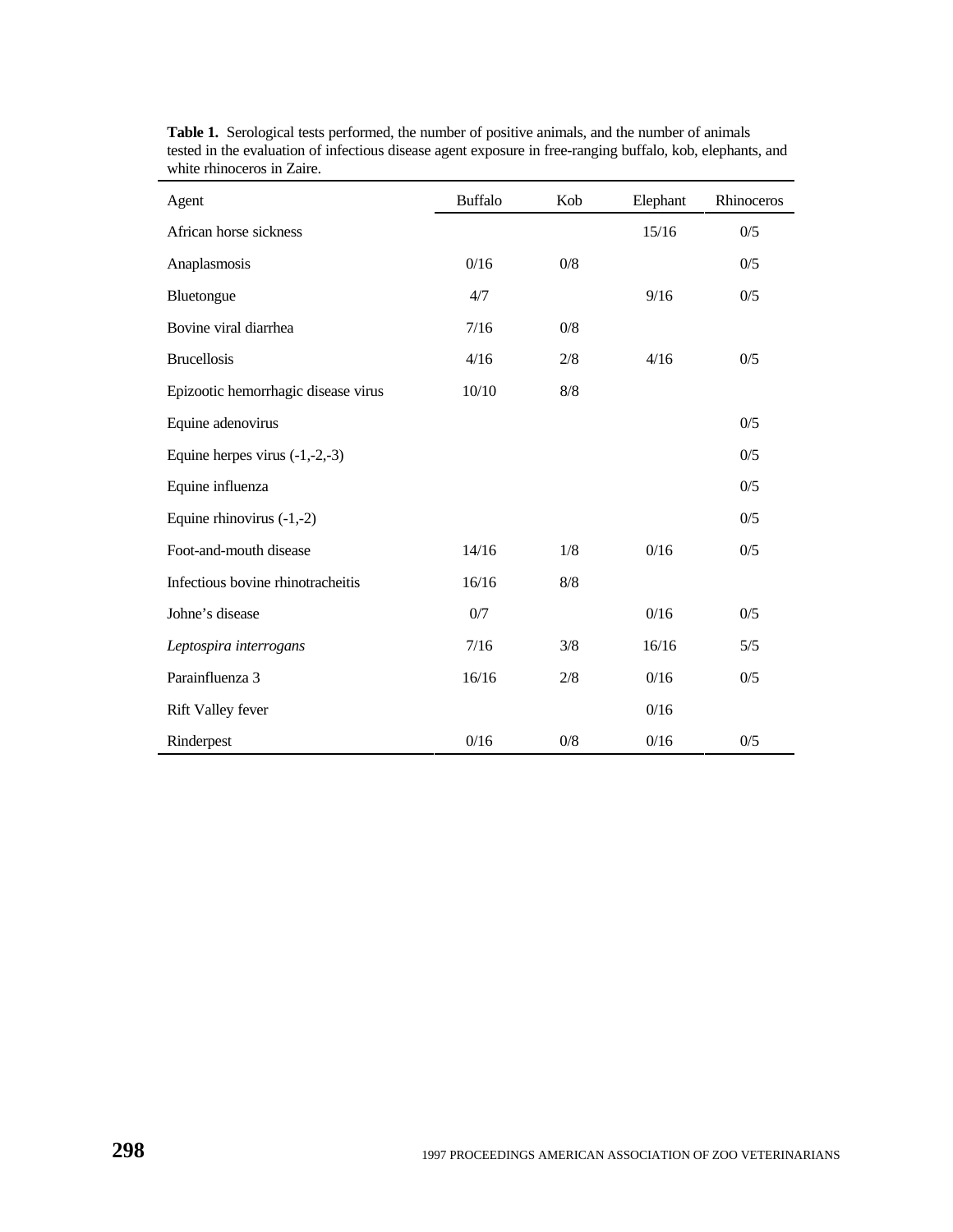| Test Name (units)                 | <b>Buffalo</b> |           |    | Kob  |      |             |  |
|-----------------------------------|----------------|-----------|----|------|------|-------------|--|
|                                   | Mean           | <b>SD</b> | n  | Mean | SD   | n           |  |
| <b>PCV</b>                        | 36.9           | 7.25      | 16 | 49.1 | 4.2  | 9           |  |
| Total solids                      | 9.3            | 1.0       | 16 | 8.3  | 0.7  | 8           |  |
| Glucose (mg/dL)                   | 99.0           | 38.4      | 16 | 112  | 48.8 | 8           |  |
| BUN (mg/dL)                       | 12.8           | 3.8       | 16 | 23.5 | 2.8  | $\,$ 8 $\,$ |  |
| Albumin $(g/dL)$                  | 2.3            | 0.5       | 16 | 3.9  | 0.2  | 8           |  |
| Globulin $(g/dL)$                 | 5.8            | 1.0       | 16 | 3.1  | 0.5  | 8           |  |
| Albumin/globulin ratio            | 0.4            | 0.1       | 16 | 1.3  | 0.3  | 0.3         |  |
| Total bilirubin (mg/dL)           | 0.1            | 0.0       | 16 | 0.4  | 0.2  | 8           |  |
| Alkaline phosphatase (IU/L)       | 78.3           | 56.5      | 16 | 60.8 | 24.3 | 8           |  |
| Alanine aminotransferase (IU/L)   | 22.0           | 5.0       | 16 | 36.2 | 12.1 | $\,8$       |  |
| Aspartate aminotransferase (IU/L) | 139            | 37.7      | 16 | 99.7 | 11.7 | $8\,$       |  |
| Lactate dehydrogenase(IU/L)       | 464            | 65.7      | 16 | 685  | 123  | 8           |  |
| Cholesterol (mg/dL)               | 53.6           | 13.7      | 16 | 37.6 | 8.3  | $\,$ 8 $\,$ |  |
| Calcium (mg/dL)                   | 8.5            | 0.8       | 16 | 8.6  | 0.4  | 8           |  |
| Phosphorus (mg/dL)                | 5.3            | 1.2       | 16 | 6.2  | 1.0  | $\,$ 8 $\,$ |  |
| Sodium (mEq/L)                    | 136            | 3.4       | 16 | 144  | 4.4  | 8           |  |
| Potassium (mEq/L)                 | 5.3            | 0.9       | 16 | 5.1  | 0.6  | $8\,$       |  |
| Chloride (mEq/L)                  | 95.6           | 8.5       | 16 | 104  | 2.7  | $\,$ 8 $\,$ |  |
| Copper $(\mu g/ml)$               | 0.56           | 0.13      | 16 | 0.87 | 0.06 | 8           |  |
| Iron $(\mu g/ml)$                 | 1.2            | 0.5       | 16 | 2.2  | 0.7  | 8           |  |
| Magnesium $(\mu g/ml)$            | 29.1           | 2.8       | 16 | 35.5 | 6.1  | 8           |  |
| Zinc $(\mu g/ml)$                 | 1.1            | 0.2       | 16 | 1.1  | 0.2  | 8           |  |
| Alpha-tocopherol (µg/ml)          | 1.86           | 0.47      | 15 | 1.61 | 0.4  | 8           |  |
| Retinol $(\mu g/ml)$              | 0.25           | 0.08      | 15 | 0.70 | 0.11 | 8           |  |

**Table 2.** Hematology, serum chemistry, enzyme, mineral, vitamin and metal values for freeranging buffalo and kob in Zaire.